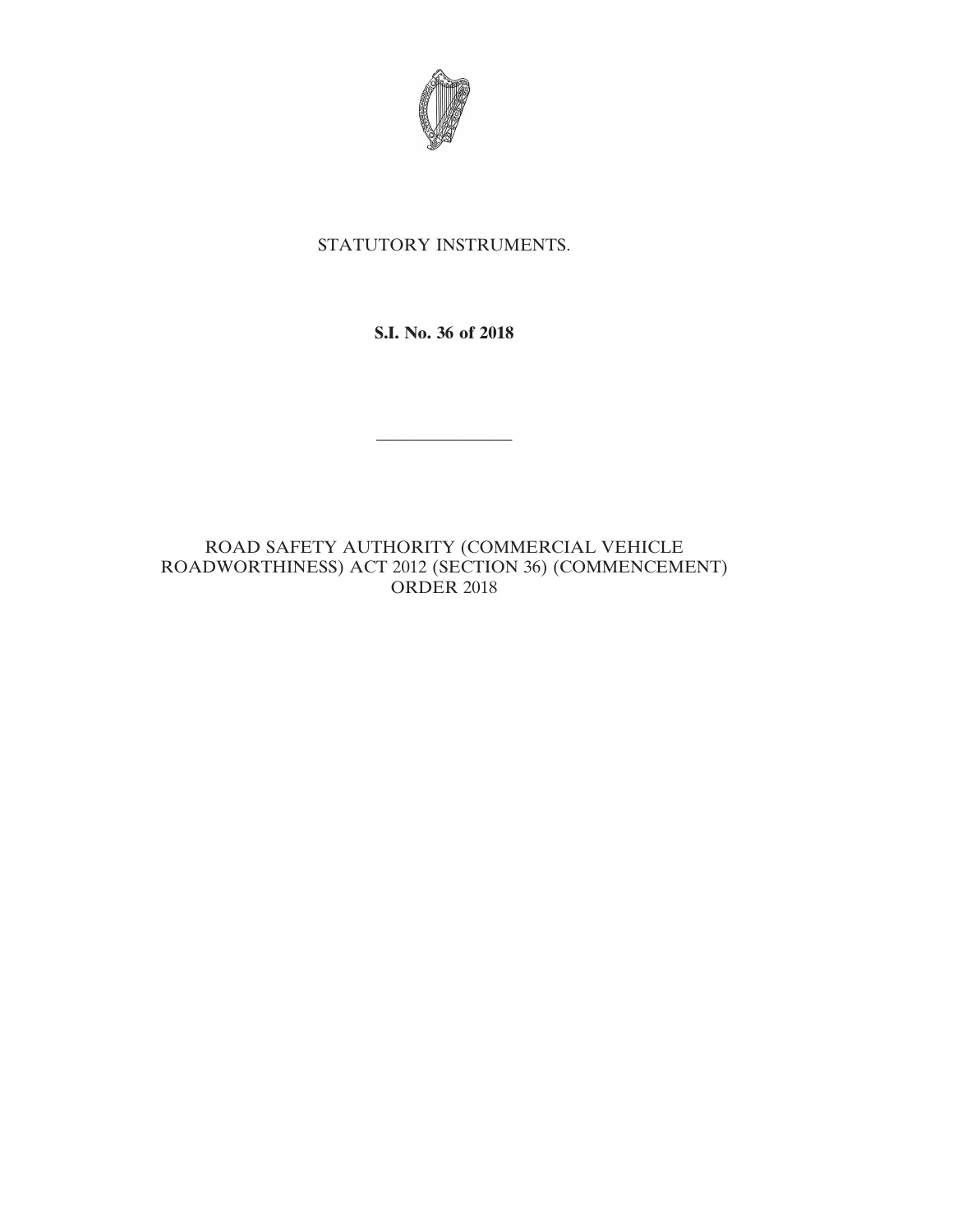## ROAD SAFETY AUTHORITY (COMMERCIAL VEHICLE ROADWORTHINESS) ACT 2012 (SECTION 36) (COMMENCEMENT) ORDER 2018

I, SHANE ROSS, Minister for Transport, Tourism and Sport, in exercise of the powers conferred on me by section 1(2) of the Road Safety Authority (Commercial Vehicle Roadworthiness) Act 2012 (No. 16 of 2012), hereby order as follows:

1. This Order may be cited as the Road Safety Authority (Commercial Vehicle Roadworthiness) Act 2012 (Section 36) (Commencement) Order 2018.

2. The day fixed as the day on which section 36 of the Road Safety Authority (Commercial Vehicle Roadworthiness) Act 2012 (No. 16 of 2012) comes into operation is 12 February 2018.



GIVEN under my Official Seal, 9 February 2018.

> SHANE ROSS, Minister for Transport Tourism and Sport.

*Notice of the making of this Statutory Instrument was published in "Iris Oifigiúil" of* 13*th February*, 2018.